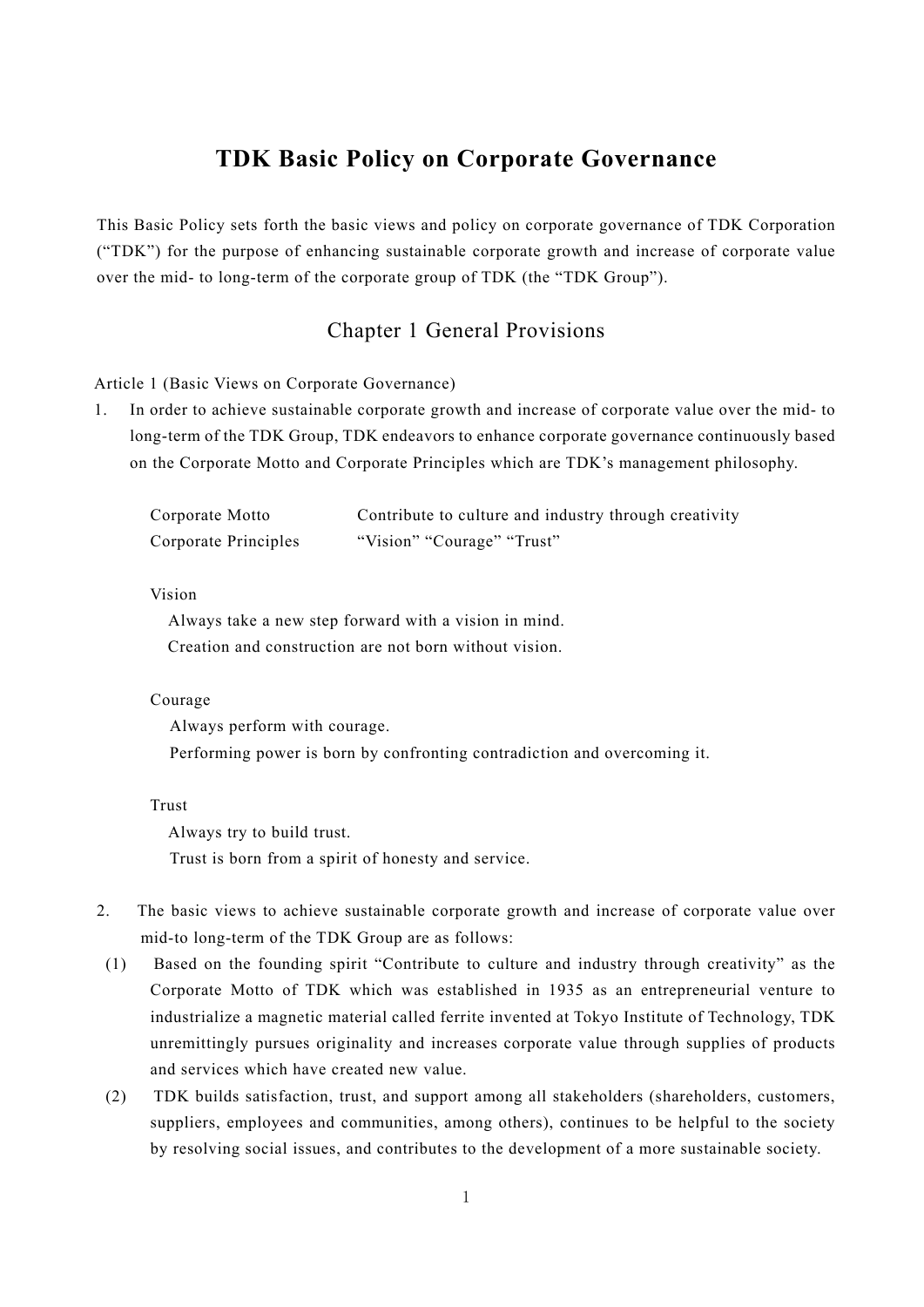- (3) TDK clearly declares as the "TDK Charter of Corporate Behavior" that TDK will continue to respect human rights; comply with relevant laws, regulations, and international rules and the spirit thereof; and carry out its social responsibility with a strong sense of ethics, domestically and overseas. All Directors, Audit & Supervisory Board Members, Corporate Officers and employees constituting the TDK Group seek to behave in strict compliance with the "Corporate Standards of Business Conduct" prescribed by the "TDK Code of Conduct".
- (4) TDK aims to achieve its management targets and further improve corporate value through the creation of products by adhering to the Corporate Motto. At the same time, TDK strives to foster a sound corporate culture and sincerely conducts business activities, always aware of its place as a member of society.
- (5) TDK will be accountable to stakeholders through comprehensive, accurate, timely, and impartial disclosure of information.
- 3. The enactment, amendment and abolition of this Basis Policy shall be made by a resolution of the Board of Directors of TDK.

## Chapter 2 Relationship with Stakeholders

## **1 Basic Policy**

## Article 2 (Relationship with Stakeholders)

TDK recognizes that it is a social being supported by stakeholders (shareholders, customers, suppliers, employees and communities, among others), and while communicating with stakeholders, TDK fulfills its corporate social responsibility through its business activities based on the "TDK Code of Conduct".

## **2 Relationship with Shareholders**

#### Article 3 (Securing Equality of Shareholders)

TDK treats its shareholders equally based on the class and number of shares they hold, and discloses information in a timely and appropriate manner so that no information gap occurs among shareholders.

## Article 4 (General Meeting of Shareholders)

TDK establishes an environment as follows so that shareholders can exercise their voting rights appropriately at a General Meeting of Shareholders which is the highest decision-making body.

- (1) TDK dispatches a notice of convocation no later than three weeks before the General Meeting of Shareholders and publishes it electronically during the period from the resolution of the Board of Directors meeting regarding the relevant convocation of the General Meeting of Shareholders until the dispatch of the notice of convocation in principle, so that shareholders can secure a sufficient period to examine agenda items of the General Meeting of Shareholders.
- (2) TDK uses an electronic voting rights exercise platform and prepares an English translation of a notice of convocation for the convenience of institutional investors and foreign investors.
- (3) If there is any proposal by TDK which was resolved at a General Meeting of Shareholders but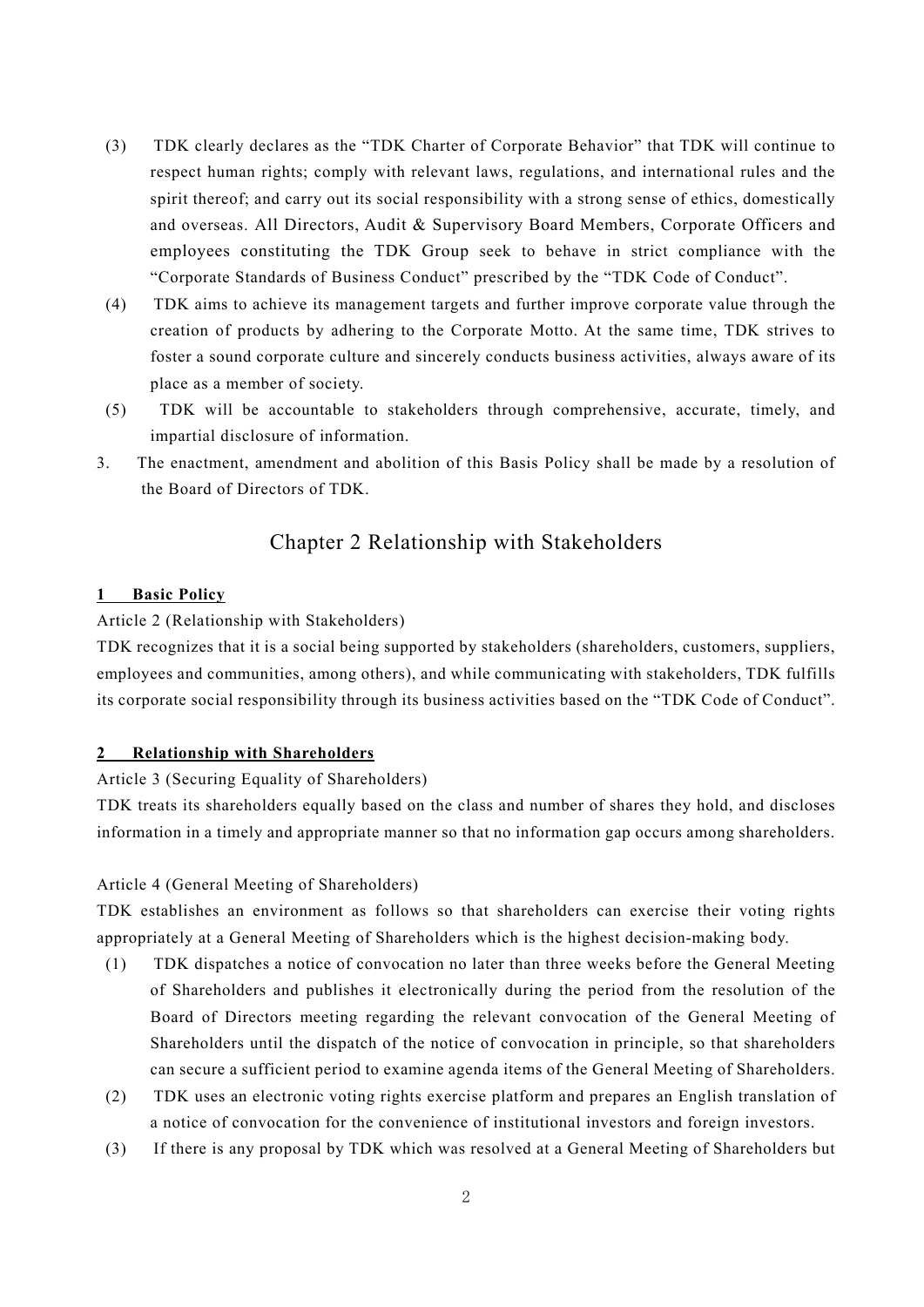for which a considerable number of dissenting votes were cast, TDK will endeavor to take appropriate measures after analyzing reasons therefor.

## Article 5 (Basic Policy on Capital Policy)

Based on the understanding that improvement of corporate value over mid- to long-term will lead to increase of shareholder value, TDK strives to carry out its management based on the capital policy that is conscious of appropriate balance among capital efficiency, shareholder return, and financial strength.

Article 6 (Cross-Shareholdings)

- 1. TDK holds shares of other companies for the purpose of either of the following, and TDK's basic policy is to consistently enhance corporate value of the TDK Group through such shareholdings.
- (1) Strategic shareholding for the development of its business
- (2) Maintenance and improvement of business relationships
- 2. As to cross-shareholdings, TDK regularly evaluates qualitative and quantitative economic rationales from a medium- to long-term perspective and verifies the purpose and rationality of such shareholdings every term at the Board of Directors meetings. If the necessity to hold shares of a particular stock has decreased, TDK discusses and negotiates with the issuing company of the stock and promotes the reduction through sale, etc. of such shares.
- 3. In exercising voting rights as to its cross-shareholdings, TDK determines to approve or disapprove with full respect for the issuing company's management policies, etc. and considering whether the proposal is appropriate in light of the purpose of strategic shareholding for the development of TDK's business or maintenance and improvement of business relationships, whether the proposal can continuously increase the corporate value of TDK, the issuing company's social responsibilities, whether there is any act which may harm the trust of shareholders, etc. Also, TDK conducts a dialogue with the issuing company regarding the content of the proposal, etc. as appropriate.

## Article 7 (Related Party Transactions)

- 1. TDK establishes a system that enables TDK to recognize any situations that may involve or even appear to involve conflicts between personal interests of directors, officers or employees of the TDK Group and interests of the TDK Group.
- 2. TDK prohibits Directors and Corporate Officers from conducting any transactions that may involve conflicts of interest with TDK without an approval of the Board of Directors.
- 3. The Audit & Supervisory Board regularly confirms conflicts of interest issues with Directors and Corporate Officers.

## **3 Relationship with Customers**

Article 8 (Relationship with Customers)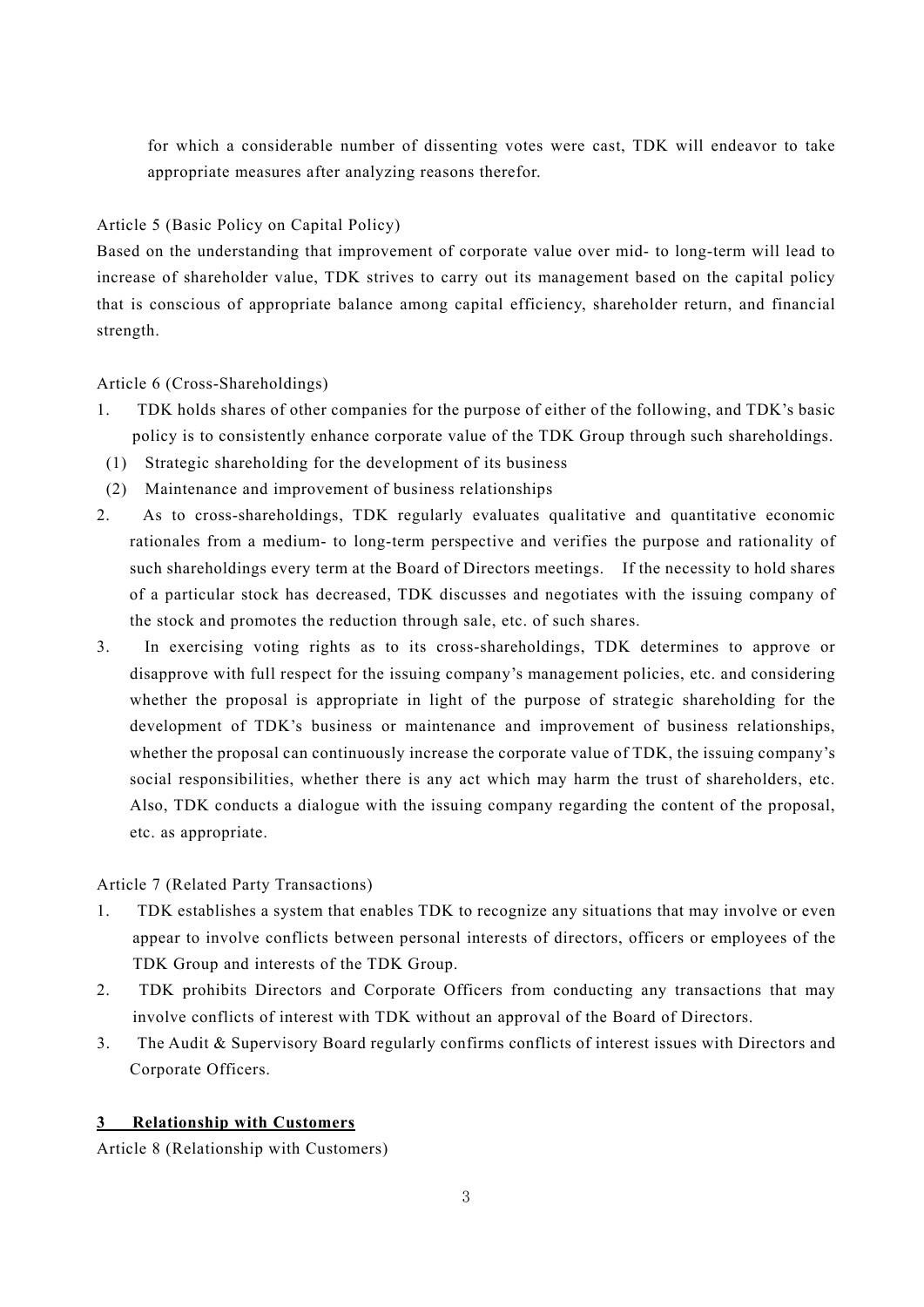TDK regards "quality" as one of the key management principles in relation to the manufacturing in order to continuously meet customer expectations. TDK puts the quality first, and strives to craft products that are number one in quality and provide products that satisfy customers.

#### **4 Relationship with Suppliers**

## Article 9 (Relationship with Suppliers)

TDK strives to establish a strong partnership and maintain a good and healthy relationship with its suppliers. Furthermore, TDK strives to ensure fair procurements based on comprehensive consideration of QCDS (Quality, Cost, Delivery and Service) as well as compliance with laws and regulations by suppliers, environmental conservation, respect for human rights, etc.

#### **5 Relationship with Local Communities**

Article 10 (Relationship with Local Communities)

- 1. TDK recognizes the importance of co-existing with society and communities as a corporate citizen, thinks about what activities it can do for society as a company, and promotes its own unique social contribution activities, etc.
- 2. TDK not only complies with laws and regulations, etc. in each region, but also respects customs and cultures and strives to mutually understand through active communications with local residents and groups.

## **6 Relationship with Employees**

Article 11 (Relationship with Employees)

- 1. TDK regards its employees as one of its most important assets to achieve the Corporate Motto. Furthermore, TDK develops the following human resources to practice and achieve the Corporate Motto in its corporate activities in accordance with the basic principle "Development of human resources will become a source of the eternal prosperity of the company".
	- Human resources who have visions and exercise their fertile creativity and constructive power
	- Human resources who have hardy performing power to solve a problem with courage
	- Human resources who are devoted to the spirit of dedication and integrity to win trust
- 2. TDK establishes an environment and system in which each employee is respected as an individual and can develop his/her skills and possibility autonomously and to a maximum extent.
- 3. In order to instill the "Corporate Standards of Business Conduct" prescribed by the "TDK Code of Conduct", TDK provides education to its employees so that they can understand and comply with the contents thereof.

#### Article 12 (System regarding Whistle-Blowing)

1. TDK establishes a corporate ethics management system that includes its domestic and overseas subsidiaries, directly collects information and opinions regarding corporate ethics, etc., and regularly monitors TDK's compliance with corporate ethics.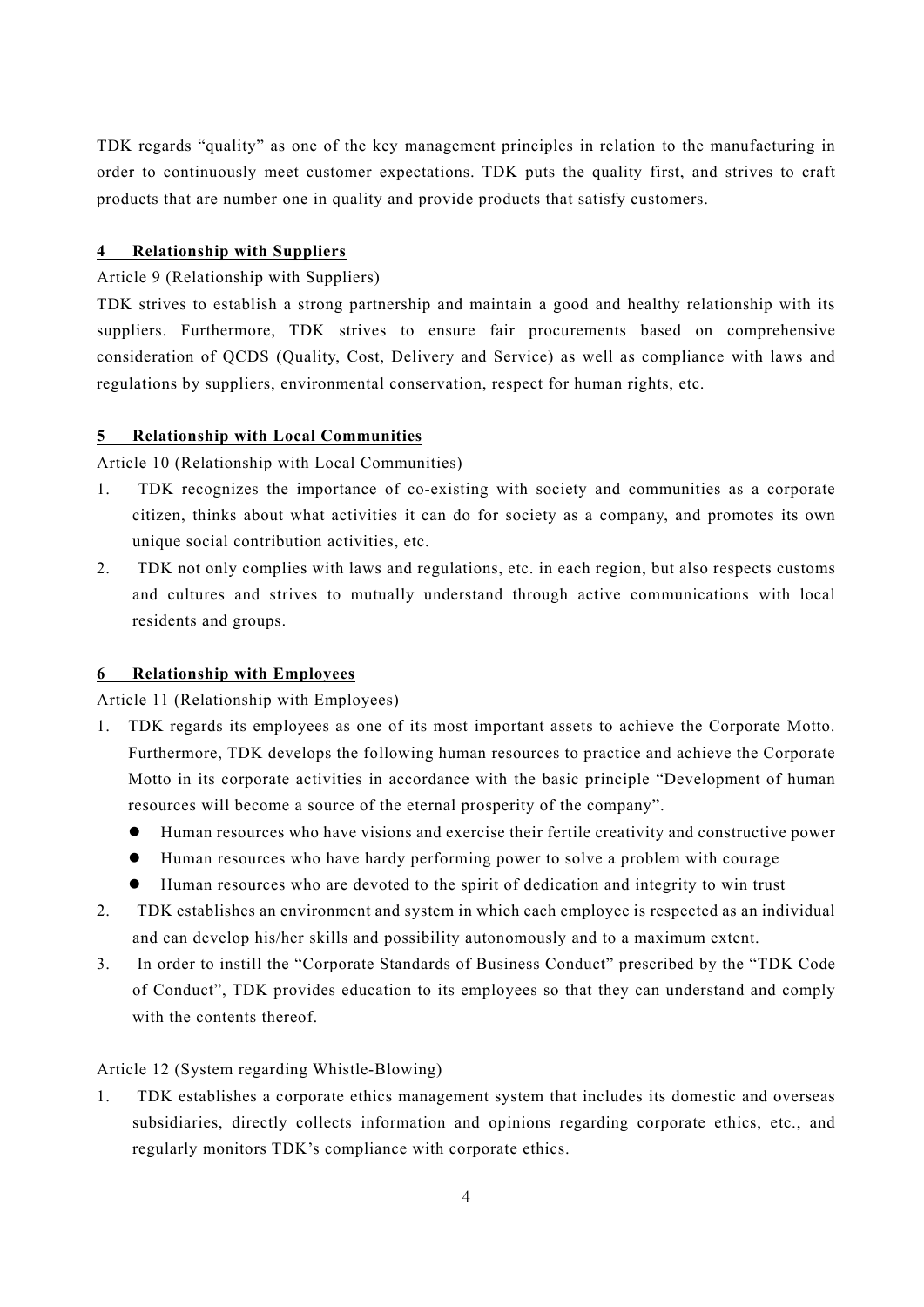2. TDK establishes a system through which issues related to corporate ethics can be reported or consulted in a manner other than regular reporting lines, and in that regard, assures anonymity of whistle-blowers by establishing not only in-house consultation offices independent from the management but also outside third-party consultation offices. Furthermore, TDK ensures that whistle-blowers are not treated unfavorably as a result of their reports or consultations and makes its employees fully aware of that effect.

## Chapter 3 Corporate Governance System

#### **1 Basic Policy and System Design**

Article 13 (Basic Policy on Corporate Governance System)

- 1. TDK establishes an efficient and disciplined corporate governance system in order to pursue its management philosophy faithfully and enthusiastically and ensure the transparency, soundness and compliance of management on a continuing basis.
- 2. TDK adopts the Audit & Supervisory Board Member system under the Companies Act of Japan and invites disinterested and independent Outside Directors ("Independent Outside Directors") and Outside Audit & Supervisory Board Members. TDK thereby strengthens the supervisory function of the Board of Directors and the audit function of the Audit & Supervisory Board Members in regard to business execution, etc.

#### **2 Board of Directors**

#### Article 14 (Composition of Board of Directors)

TDK's basic policy is to have the Board of Directors consisting of a small number of Directors to expedite the management decision-making process, and the number of Directors shall be an appropriate number no more than ten. Furthermore, TDK's basic policy is to elect Independent Outside Directors which account for one-third or more of the Directors.

An Independent Outside Director serves as the chair of the Board of Directors in principle from a standpoint of further separating supervision from execution.

## Article 15 (Roles and Responsibilities of Board of Directors)

- 1. Given its fiduciary responsibility to shareholders, in order to promote sustainable corporate growth and increase of corporate value over the mid- to long-term of the TDK Group, the Board of Directors makes decisions on important matters regarding the business execution of TDK and supervises the execution of duties of Directors and Corporate Officers.
- 2. In order to fulfill the roles and responsibilities provided in the immediately preceding Paragraph, the Board of Directors deliberates and makes decisions on important business strategies and business plans, and regularly verifies such strategies and business plans. Furthermore, the Board of Directors evaluates the business results of TDK appropriately, and nominates and evaluates Directors and Corporate Officers.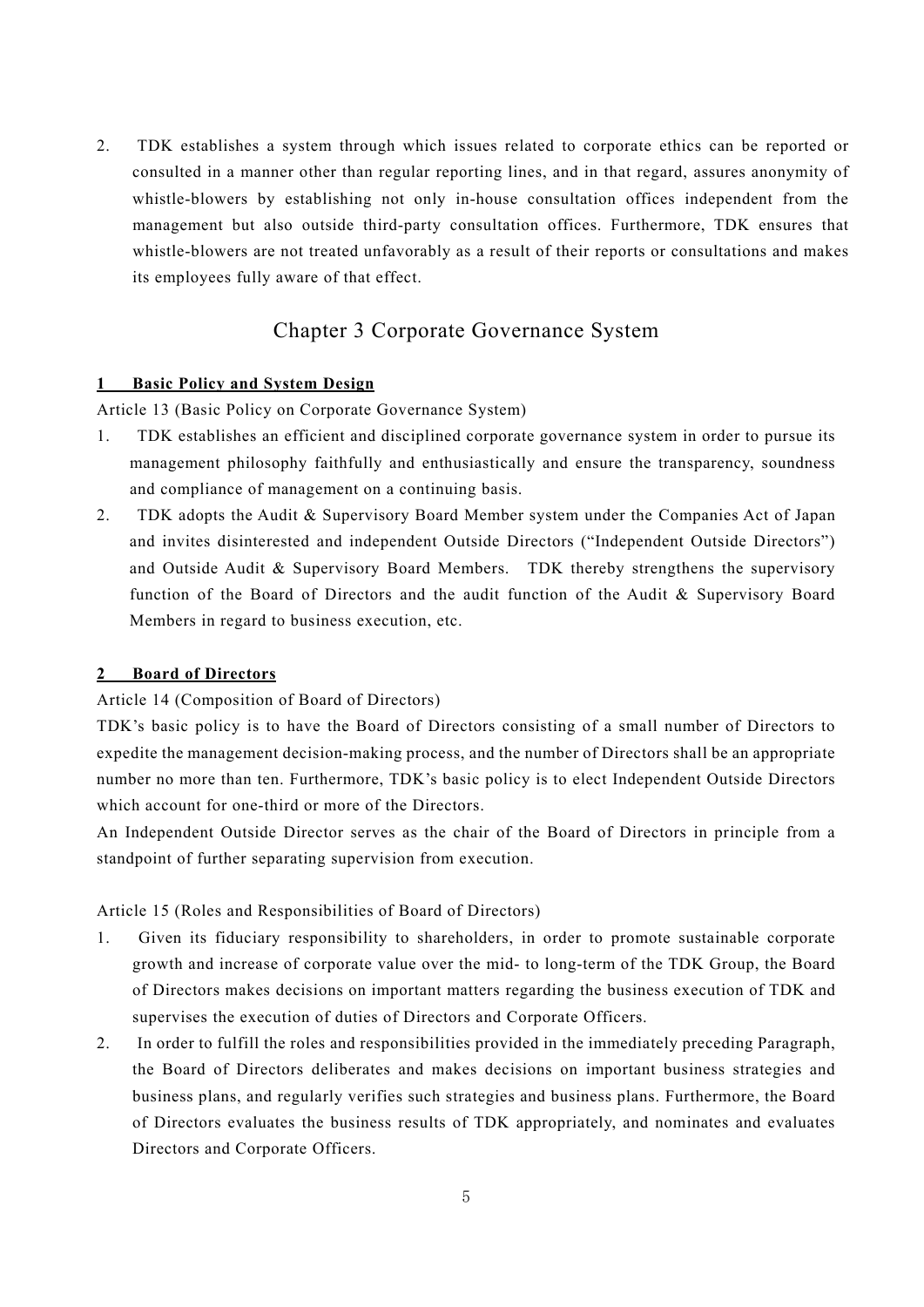- 3. TDK specifies the matters to be resolved or reported at the Board of Directors in the Regulations of the Board of Directors, and with respect to the delegation of authority for business execution to the management, clarifies the scope and content of the matters delegated by specifying them in the relevant internal regulations.
- 4. The Board of Directors supports timely and decisive decision-making by Corporate Officers when important business execution decided by the Board of Directors is implemented.
- 5. Each Board of Director and Audit & Supervisory Board Member should ensure the attendance ratio of Board of Directors Meeting at least 80%.

Article 16 (Active Deliberations of Board of Directors)

- 1. TDK sets the number of agenda items, frequency of meetings and time for deliberation of the Board of Directors meetings so that the Board of Directors can consider and resolve and supervise the business execution sufficiently.
- 2. The Board of Directors Office distributes materials and explains in advance so that Directors can discuss and exchange views constructively.

## Article 17 (Evaluation of Board of Directors)

In order to enhance the effectiveness of the Board of Directors, the Board of Directors analyzes and evaluates the effectiveness of the Board of Directors at a certain time every term, and discloses a summary of the methods and results thereof.

Article 18 (Positions held at other companies by Directors and Audit & Supervisory Board Members)

- 1. The Board of Directors confirms and approves important positions of directors, audit & supervisory board members or the management held at other companies by Directors and Audit & Supervisory Board Members every term.
- 2. TDK discloses the important positions of directors, audit & supervisory board members or the management held at other companies by Directors and Audit & Supervisory Board Members.
- 3. Each Board of Director and Audit & Supervisory Board Member should limit number of important concurrent positions of other companies no more than three companies, except TDK.

## **3 Directors**

Article 19 (Roles and Responsibilities of Directors)

- 1. With due attention to their fiduciary responsibilities to shareholders, Directors execute their duties in order to respond to the trust of shareholders. Furthermore, Directors execute their duties in light of seeking to gain satisfaction, trust and support of shareholders and other stakeholders by increasing corporate value of the TDK Group on a sustainable basis.
- 2. In order to execute their duties, Directors cast their votes at the Board of Directors meetings after actively expressing their opinions and having exhaust discussions.
- 3. In order to appropriately fulfill their responsibilities, Directors collect sufficient information and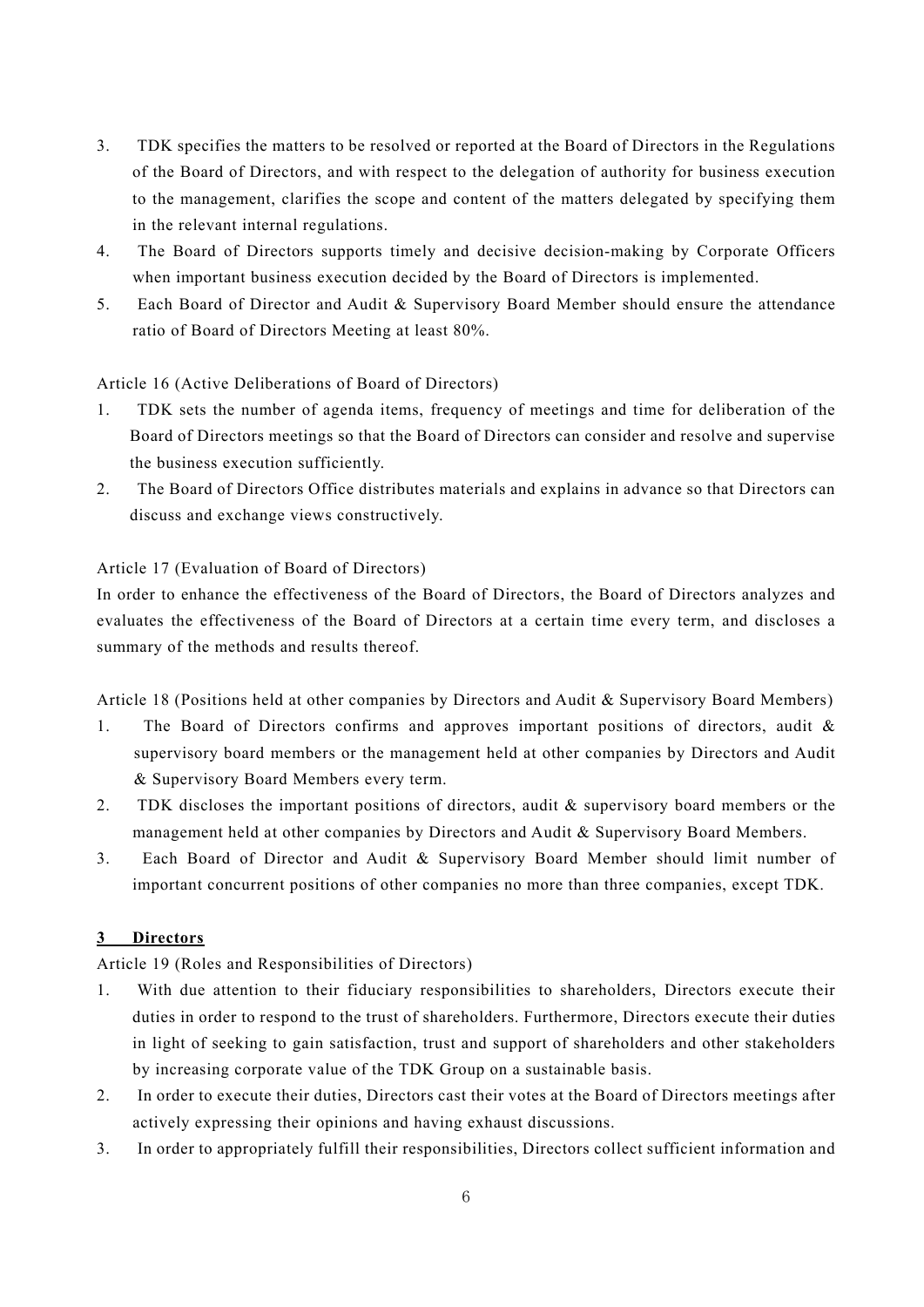secure sufficient time for TDK

- 4. Independent Outside Directors provide advice on overall management of TDK from an independent standpoint based on their abundant experience and broad knowledge.
- 5. The Directors' terms of office shall be set at one year to give shareholders an opportunity to cast votes of confidence to Directors' performance every business year.

## **4 Audit & Supervisory Board Members/Audit & Supervisory Board**

Article 20 (Roles and Responsibilities of Audit & Supervisory Board Members/Audit & Supervisory Board)

- 1. The Audit & Supervisory Board Members and the Audit & Supervisory Board bear in mind their fiduciary responsibilities to shareholders and make appropriate decisions from an independent and objective standpoint when executing their roles and responsibilities including the audit of the performance of Directors' duties, appointment and dismissal of, and the consent to the determination of remuneration of, Audit & Supervisory Board Members and Accounting Auditors.
- 2. Audit & Supervisory Board Members strive to collect information actively by attending the Board of Directors meetings, the Executive Committee meetings and other important meetings, etc., and audit the business execution of the TDK Group.
- 3. Audit & Supervisory Board Members and the Audit & Supervisory Board ensure that Audit & Supervisory Board Members' audit is conducted effectively by coordinating with the internal audit department and the Accounting Auditor.

## **5 Corporate Officers**

## Article 21 (Adoption of Corporate Officer System)

TDK adopts a Corporate Officer system that separates the business execution functions from the management decision-making of the Board of Directors and the supervisory functions of Directors. Under this system, TDK strives to accelerate decision-making by delegation of authority and clarify the authority and responsibility of business execution.

## **6 Advisory Bodies to Board of Directors**

Article 22 (Establishment of Advisory Bodies to Board of Directors)

TDK has established the following committees as advisory bodies to the Board of Directors.

- (1) The Nomination Advisory Committee
- (2) The Compensation Advisory Committee
- (3) The Corporate Governance Committee

## Article 23 (Nomination Advisory Committee)

- 1. The Nomination Advisory Committee shall be chaired by an Independent Outside Director and a majority of the members shall be comprised of Independent Outside Directors.
- 2. The Nomination Advisory Committee contributes to the securement of the transparency of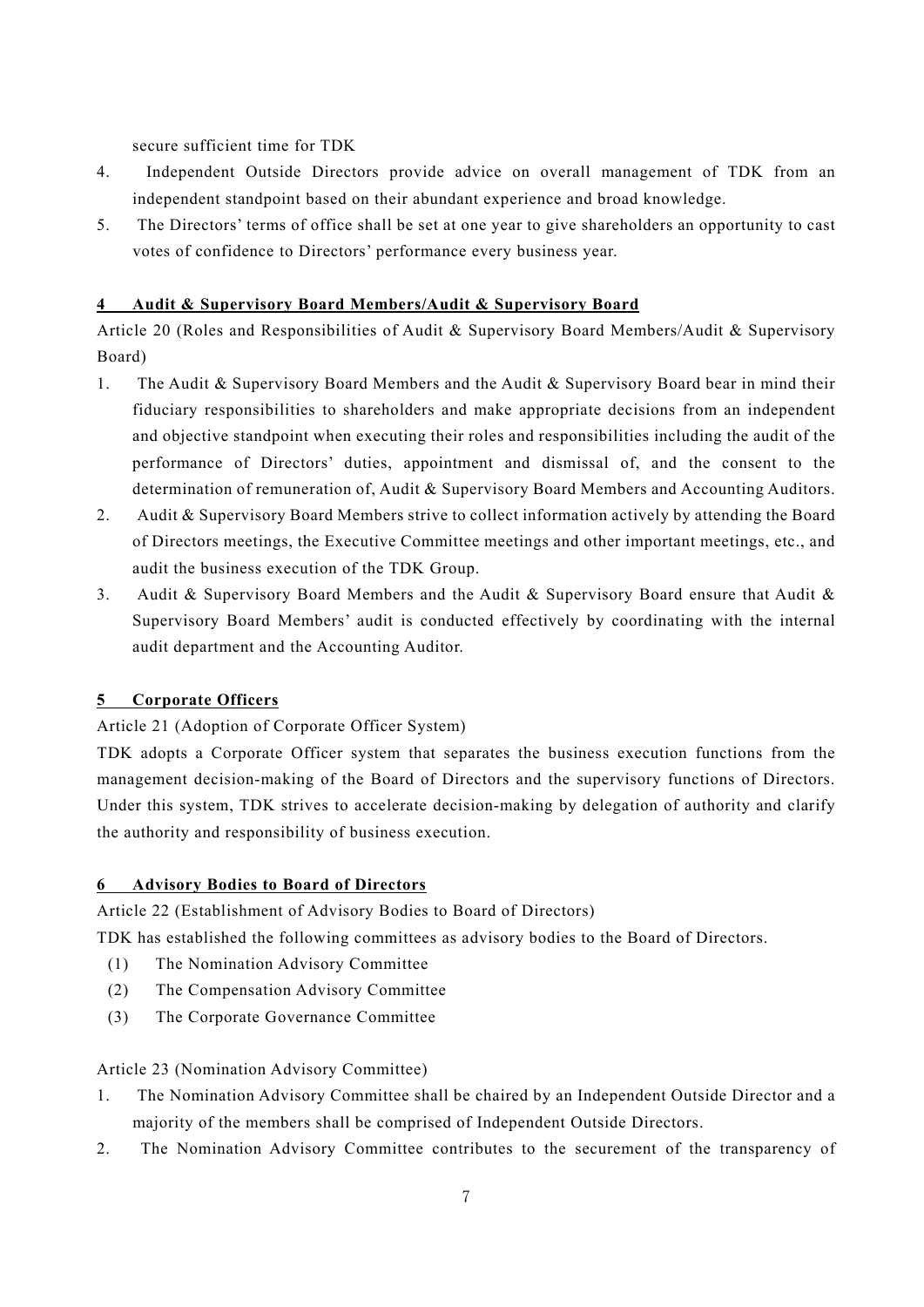decision-making process and the reasonableness of appointment and dismissal of Directors, Audit & Supervisory Board Members and Corporate Officers by nominating candidates after deliberating on the expected requirements regarding nomination (including succession planning) of Directors, Audit & Supervisory Board Members and Corporate Officers.

3. The Nomination Advisory Committee confirms the positions of Outside Directors and Outside Audit & Supervisory Board Members held at other companies before the resolution of the Board of Directors provided in Article 18 Paragraph 1 every term.

Article 24 (Selection of Director, Audit & Supervisory Board Member and Corporate Officer Candidates)

- 1. The Nomination Advisory Committee examines and nominates Director and Corporate Officer candidates based on the balance among knowledge, experience, skills, etc. as well as the diversity so that they can fulfill their expected roles and responsibilities effectively. Independent Outside Directors shall include those who have management experience at other companies.
- 2. The Nomination Advisory Committee nominates Audit & Supervisory Board Member candidates after examining the balance among knowledge, experience and skills based on the opinions provided by the Audit & Supervisory Board in advance so that they can fulfill their expected roles and responsibility effectively.
- 3. At least one Audit & Supervisory Board Member shall have sufficient expertise on finance and accounting.
- 4. TDK has established the items to be verified regarding independence as set forth in Exhibit 1 attached hereto in order to secure the independence of Outside Directors and Outside Audit & Supervisory Board Members it invites.
- 5. When the Nomination Advisory Committee selects the candidates for Directors, Audit & Supervisory Board Members and Corporate Officers, they shall not be excluded on the basis of race, belief, gender, religion, nationality, ethnicity, age, etc. in accordance with the purpose of the provisions of the "TDK Code of Conduct."

Article 25 (Compensation Advisory Committee)

- 1. The Compensation Advisory Committee shall be chaired by an Independent Outside Director and a majority of the members shall be comprised of Independent Outside Directors.
- 2. The Compensation Advisory Committee contributes to the securement of the transparency of remuneration decision-making process and the reasonableness of individual remunerations in light of corporate business performance, individual performance and general industry standards by deliberating and reporting to the Board of Directors on the remuneration system and the level of remuneration pertaining to Directors and Corporate Officers.

Article 26 (Policy in Determining Remuneration of Directors and Corporate Officers)

1. TDK designs its remuneration system for the purpose of promoting as much as possible behavior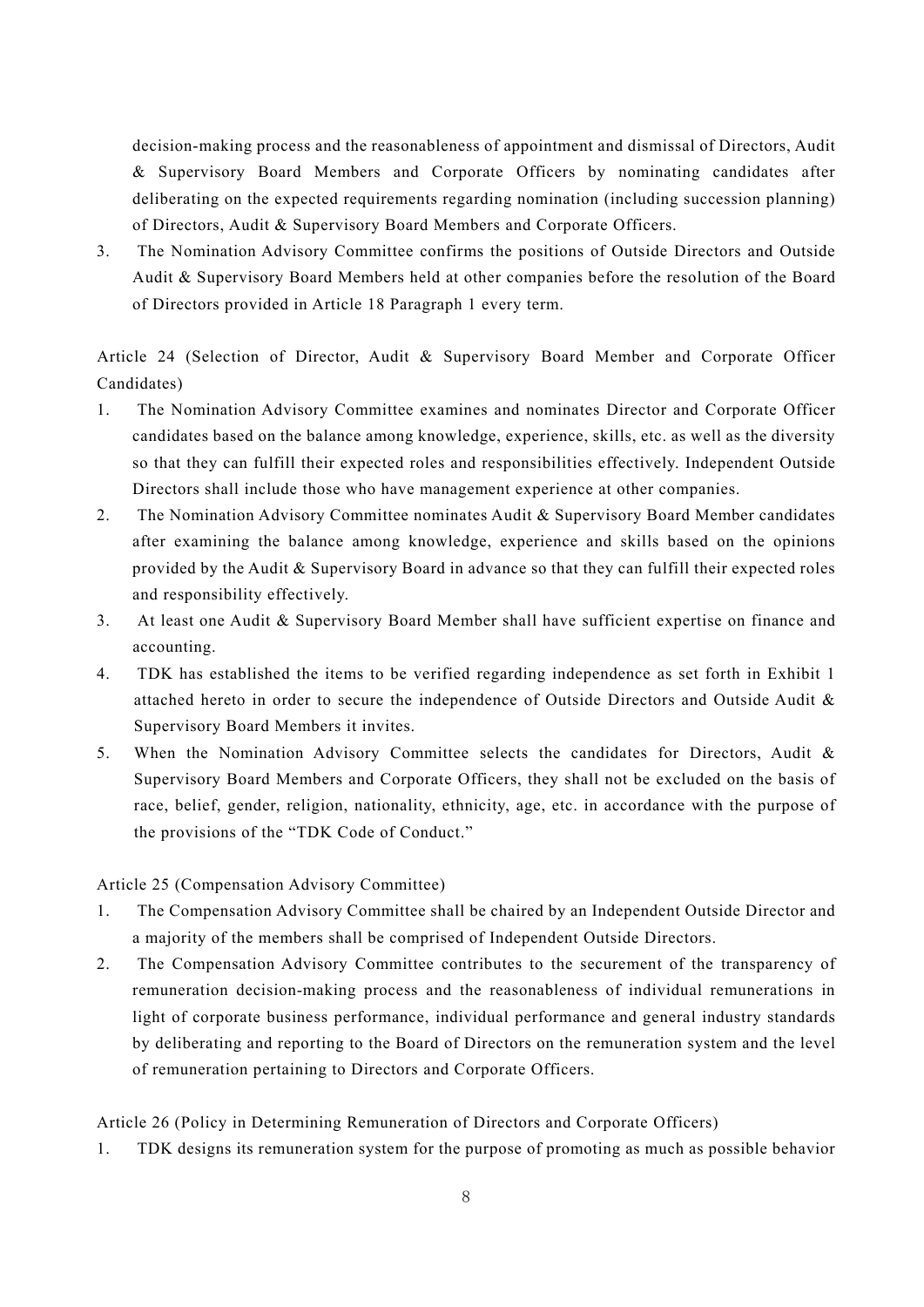on the part of Directors and Corporate Officers geared towards enhancing corporate results and stock value and continuously increasing the corporate value of the overall TDK Group by constantly pursuing the formulation of a competitive remuneration system to secure diverse and excellent human resources that focuses on linkage with short-term as well as medium- to longterm results.

2. The remuneration of Directors who also serve as a Corporate Officer and Corporate Officers is comprised of basic remuneration, short-term results-linked remuneration and medium- to longterm results linked remuneration.

## Article 27 (Corporate Governance Committee)

The Corporate Governance Committee conducts deliberations on matters concerning corporate governance, internal control system and its operation, etc. and continuously strives to enhance corporate governance for TDK's sustainable growth and increase of its corporate value over the midto long-term.

## **7 Support and Training Policy for Directors and Audit & Supervisory Board Members**

Article 28 (Support for Directors and Audit & Supervisory Board Members)

TDK establishes a system supporting Directors and Audit & Supervisory Board Members (including the establishment of the Board of Directors Office and the Audit & Supervisory Board Members Office), so that Directors and Audit & Supervisory Board Members can fulfill their roles and responsibilities appropriately.

Article 29 (Training Policy for Directors and Audit & Supervisory Board Members)

- 1. TDK properly provides Directors and Audit & Supervisory Board Members (including Outside Directors and Outside Audit & Supervisory Board Members) with opportunities to gain knowledge about TDK through factory tours, explanations about business conditions, etc. for purposes of training.
- 2. TDK renders Directors and Audit & Supervisory Board Members an external training service, etc. regarding acquisition of basic knowledge about laws and regulations related to their duties.

## **8 Accounting Auditor**

Article 30 (Accounting Auditor)

- 1. The Accounting Auditor ensures proper audits and secures the reliability of financial information of the TDK Group.
- 2. The Audit & Supervisory Board selects the Accounting Auditor candidate appropriately, establishes standards to evaluate the Accounting Auditor appropriately, and conducts the evaluation based on such standards.
- 3. The Audit & Supervisory Board regularly verifies whether the Accounting Auditor possesses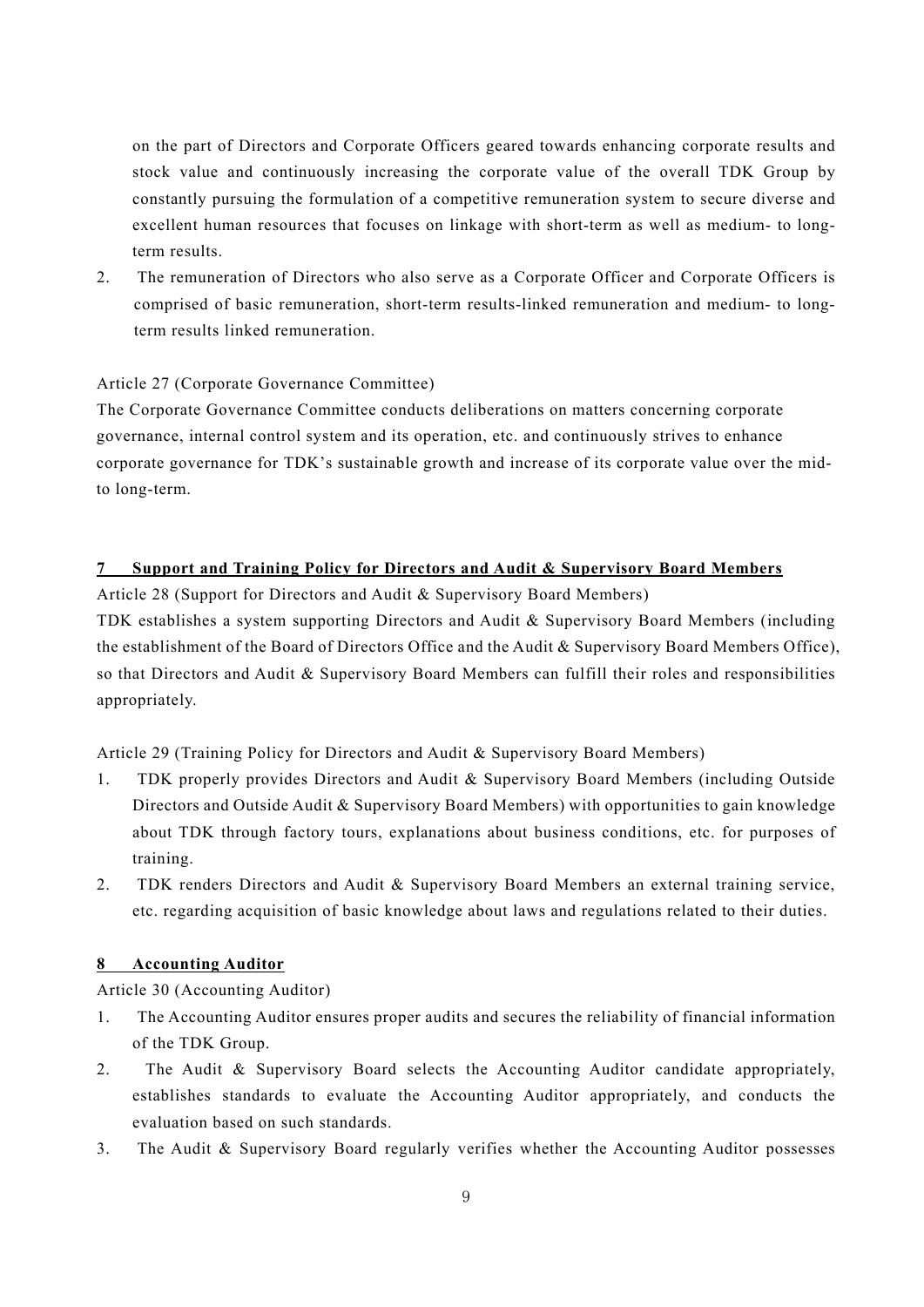necessary independence and expertise.

## Chapter 4 Information Disclosure and Communication

#### Article 31 (Information Disclosure)

- 1. With respect to both financial information (including the company's financial conditions, business results, etc.) and non-financial information (including information regarding management strategies, management issues, risks and corporate governance, etc.), TDK not only discloses information in a timely and appropriate manner in compliance with relevant laws and regulations (including the Companies Act of Japan, the Financial Instruments and Exchange Act of Japan, etc.) and the rules and regulations of the stock exchange on which TDK's shares are listed, but also works proactively to provide further information in addition to the disclosure required under the said laws and regulations and rules.
- 2. TDK strives to make information disclosure in English to the extent reasonable from the standpoint of international information disclosure.

Article 32 (Policy for Constructive Engagements with Shareholders and Investors)

- 1. TDK makes efforts to gain understanding regarding the financial conditions and management strategy of the TDK Group through constructive engagements with shareholders and investors, and strives to achieve sustained growth and improve medium- to long-term corporate value of the TDK Group by reflecting valuable input from shareholders and investors to the management.
- 2. TDK's basic policy regarding improvement of system and other efforts to promote constructive engagements with shareholders and investors is as follows.
- (1) Appointing a member of the management in charge of engagements with shareholders and investors

President and Representative Director, Corporate Officer in charge of accounting and other senior management members have constant engagements with domestic and overseas shareholders and investors and explain to them about management strategy of the TDK Group in principle, and other Directors (including Outside Directors) and Audit & Supervisory Board Members also respond to such engagements to a reasonable extent.

(2) Measures to ensure positive coordination between internal departments with the aim of supporting engagement

The department in charge of IR plays a central role in regularly exchanging information and cooperating among Corporate Officers in charge and other related persons of relevant departments.

#### (3) Measures to promote general investor meeting and other IR activities

TDK promotes understanding of shareholders and investors by holding financial results briefings, business strategy meetings, etc., and promotes information disclosure by publishing a part of the materials at the website of TDK, etc.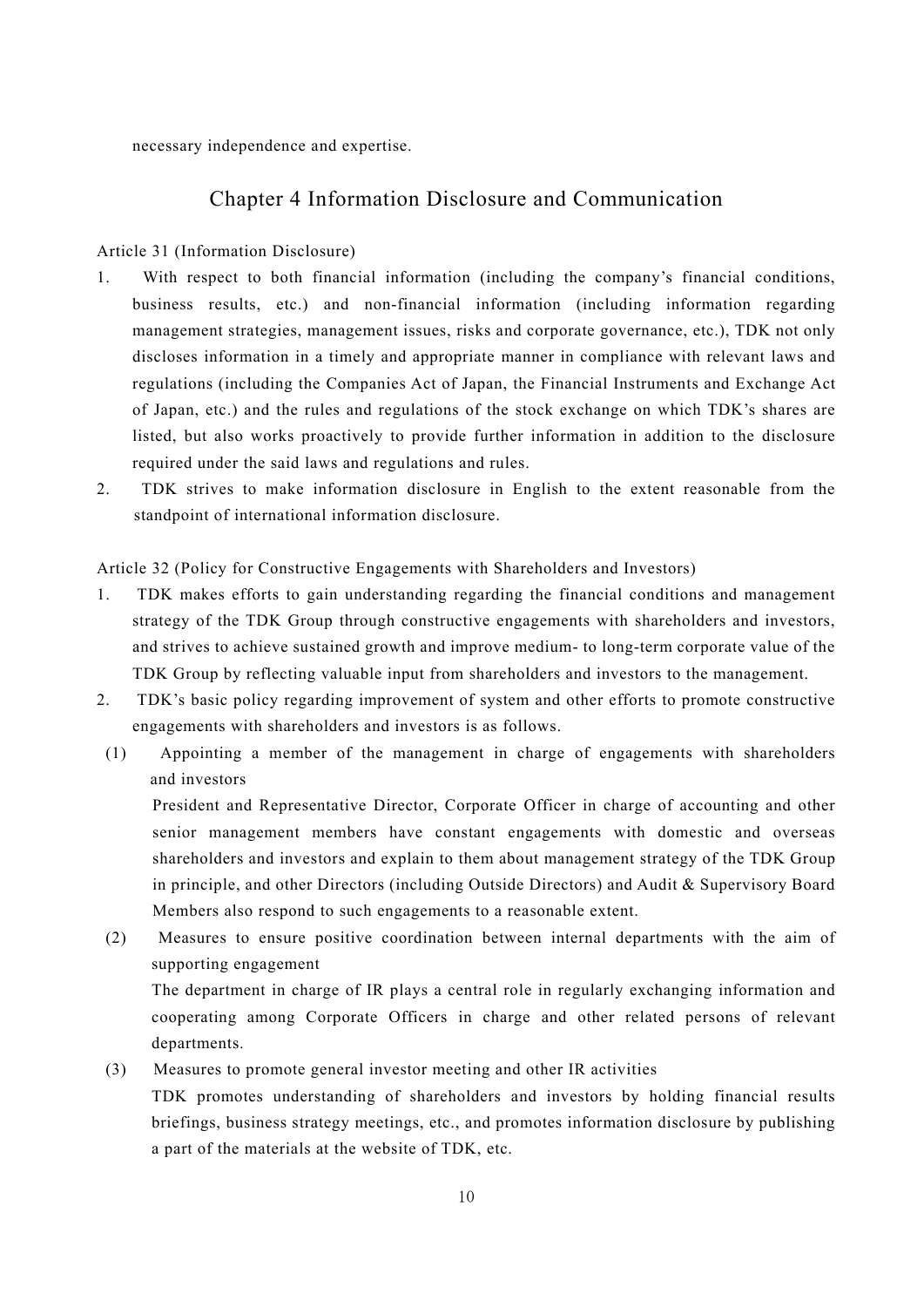- (4) Measures to relay to the senior management and the Board of Directors Situations of engagements with shareholders and investors are relayed to the Board of Directors, Executive Committee meeting, and Corporate Officers in charge, etc. in each case.
- (5) Measures to control insider information when conducting engagement TDK has established the Insider Trading Prevention Standard as its internal rule and manage insider information properly by fully enforcing the said Regulations and conducting educational activities, etc.

Enacted June 17, 2016 Amended May 24, 2017 Amended November 28, 2018 Amended November 27, 2019 Amended May 25, 2020 Amended April 28, 2021 Amended November 1, 2021 Amended April 1, 2022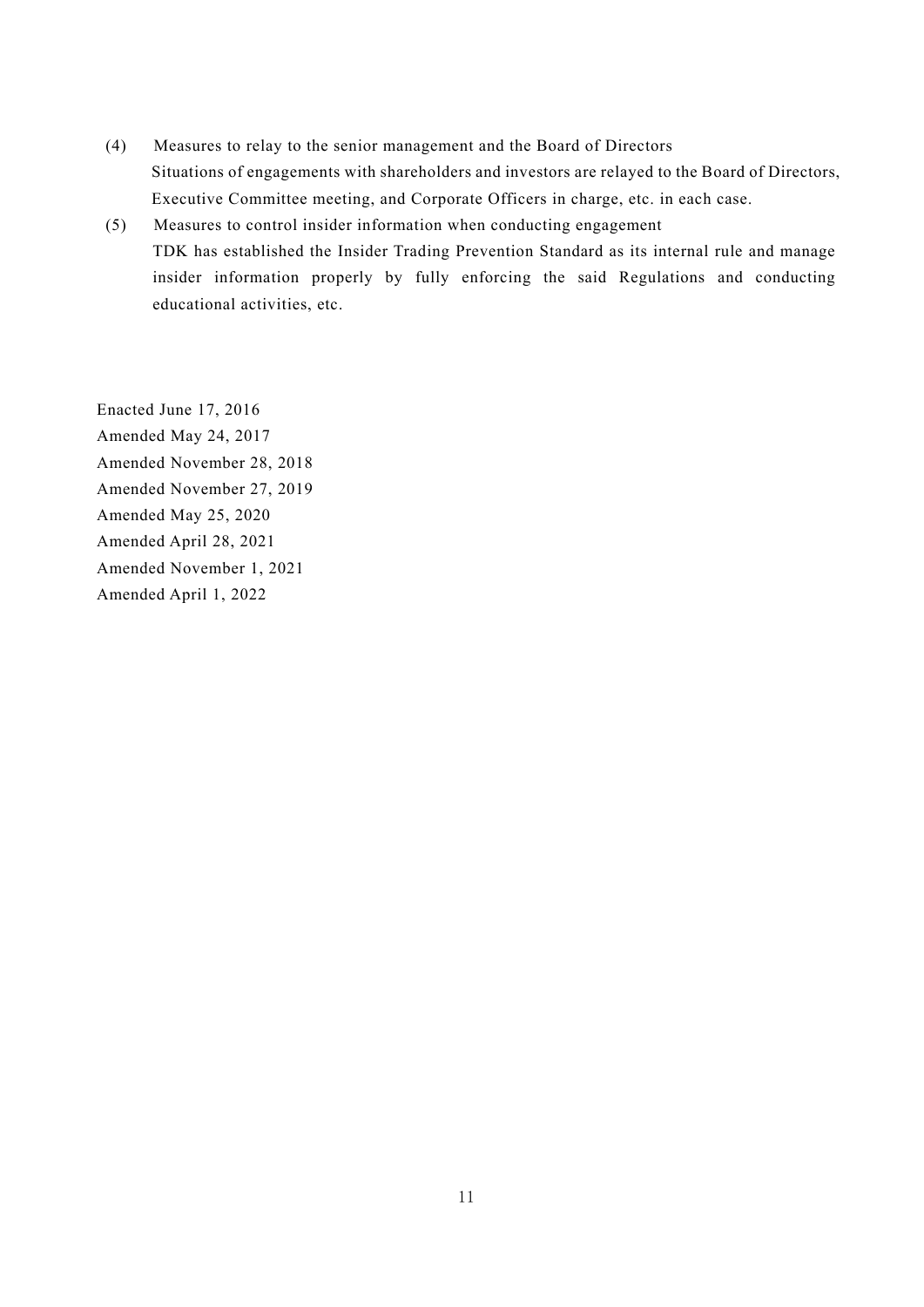Exhibit 1 Items to be verified regarding independence of Outside Directors and Outside Audit & Supervisory Board Members

In order to secure the independence of the Outside Directors and Outside Audit & Supervisory Board Members it invites, TDK has established the "items to be verified regarding independence" of TDK with reference to such criteria as Rule 436-2 of the Securities Listing Regulation regarding securing independent Directors/Audit & Supervisory Board Members and Rule III. 5. (3)-2 of the Guidelines Concerning Listed Company Compliance, both of which are stipulated by Tokyo Stock Exchange, Inc. The outline of these items is as follows.

■ Items to be verified regarding independence

(1) In cases where the relevant Outside Director/Audit & Supervisory Board Member has a relationship with TDK

An Outside Director/Audit & Supervisory Board Member shall be judged not to be independent if any of the following cases apply to such person at present or have applied to such person during the past ten years.

(i) A person who Director(except outside director) of TDK or a subsidiary of TDK .

(ii) A person who Audit & Supervisory Board Member (except outside Audit & Supervisory Board Member) of TDK or a subsidiary of TDK .

- (iii) A person who Corporate Officer of TDK or a subsidiary of TDK .
- (iv) A person who employee of TDK or a subsidiary of TDK

(2) In cases where the relevant Outside Director/Audit & Supervisory Board Member has a business relationship with TDK

An Outside Director/Audit & Supervisory Board Member shall be judged not to be independent if they are at present, or have been during the past three years, a party with a business relationship with TDK as described in (i) below, or a person who executes business for such a party, or if (ii) below applies to them.

(i) Where it is recognized, objectively and reasonably, that such business relationship is necessary for, or has a substantial influence on, the continued operation of the TDK Group or the other party to such business relationship (where there is a high degree of dependence in the relationship, where the relationship is the source of 2% or more of consolidated net sales, or where the other party to the relationship receives money or other assets from the TDK Group other than remuneration for Director/Audit & Supervisory Board Member)

(ii) Where it is recognized within the TDK Group that the relevant Outside Director/Audit & Supervisory Board Member is involved in a business relationship with the other party to such business relationship

(3) In cases where the relevant Outside Director/Audit & Supervisory Board Member is a consultant, an accounting professional or a law professional